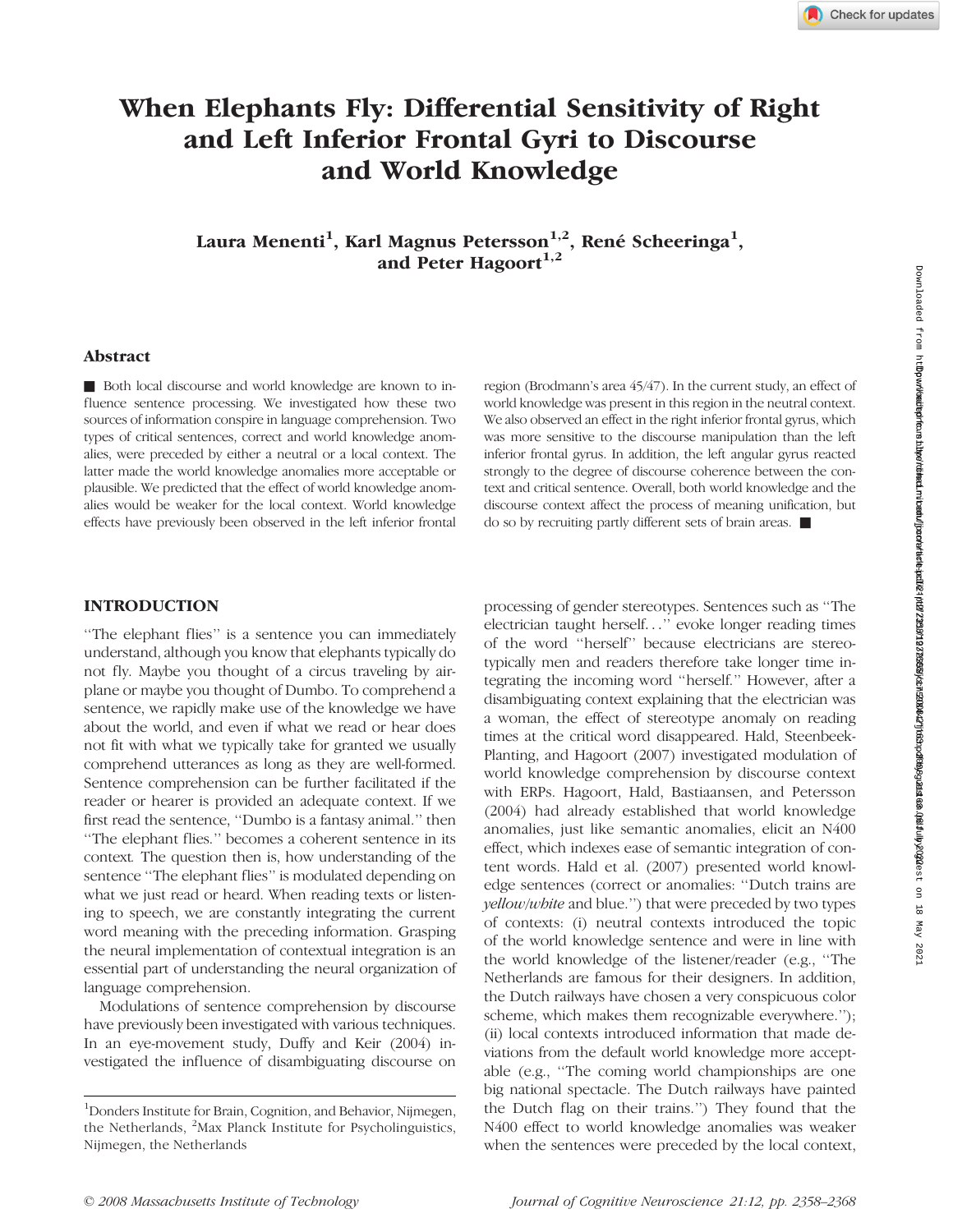thereby supporting the idea that ongoing discourse can modulate the integration of world knowledge information retrieved from long-term memory. Similarly, Nieuwland and Van Berkum (2006) investigated discourse modulation of animacy anomalies such as, ''The peanut was in love.'' Such animacy anomalies presented in isolation elicited a clear N400 effect compared to neutral sentences, as ''The peanut was salted,'' but when these sentences were preceded by a supporting discourse introducing an amorous peanut, the N400 effect not only disappeared, but was reversed: ''The peanut was salted'' now elicited a larger N400 than ''The peanut was in love.'' Taken together, this suggests that local discourse can override semantic and world knowledge anomalies and that the anomaly effect is thus inherently context-dependent.

To form a coherent representation of a multiword utterance, the reader must not only retrieve and integrate lexical information and world knowledge that is stored in long-term memory. She also has to form a representation of the ongoing discourse itself. Here it is important to make a distinction between three different types of discourse representation: the surface code, the text base, and the situation model (van Dijk & Kintsch, 1983; see also Graesser, Millis, and Zwaan, 1997, for an extensive and more recent review). The surface code is a literal representation of the exact wording and syntax of the text (''The animal tamer gently patted the elephant. The animal was afraid of entering the plane.''), the text base contains explicit text propositions in a strippeddown format that preserves meaning (e.g., PAT [animal tamer, elephant], AFRAID [elephant], ENTER [elephant, *plane*]), and the situation model is the content or the conceptual structure of the microworld that the text describes (Circus traveling by airplane). In the present article, by discourse representation, we mean the situation model level of representation, which determines how additional incoming information is interpreted.

A recurring issue in fMRI research on discourse comprehension is the involvement of the right hemisphere in language processing and more specifically in discourse processing. Jung-Beeman (2005; and Beeman 1998) proposed a division of labor between the right and left hemispheres in language processing. In this proposal, the right and left hemispheres perform similar functions in language processing but they encode information in a different way, with the right hemisphere performing coarser semantic coding than the left. In other words, it is suggested that semantic fields are more focused in the left hemisphere, whereas they are more diffuse in the right hemisphere. For example, the semantic field for the word foot might include hand, leg, toe in the left hemisphere, but in addition, bare, step, ball in the right hemisphere. Reading foot will then activate a few related words quite strongly in the left hemisphere, and many words more weakly in the right. In addition, the right hemisphere has been shown to be involved in processing jokes (Bartolo, Benuzzi, Nocetti, Baraldi, & Nichelli, 2006) and metaphors (Stringaris et al.,

2006; but see Stringaris, Medford, Giampietro, Brammer, & David, 2007; see Mitchell & Crow, 2005, for a review). This has been taken to suggest that the right hemisphere is involved in processing nonliteral language. Recent evidence, however, seems to suggest that the division of labor is different, in that the left hemisphere is more sensitive to salient (dominant) meanings and direct semantic relationships, whereas the right hemisphere is more sensitive to nonsalient (novel and inferred) meanings and more remote relationships, irrespective of whether they are literal or not (Giora, 2007; Mashal, Faust, Hendler, & Jung-Beeman, 2007; Schmidt, DeBuse, & Seger, 2007).

A few studies indicate that regions in the right hemisphere are sensitive to discourse coherence. Kuperberg, Lakshmanan, Caplan, and Holcomb (2006) found that the right inferior frontal gyrus (RIFG) showed stronger responses to sentences unrelated to preceding twosentence contexts than to related sentences. In line with this finding, St George, Kutas, Martinez, and Sereno (1999) found that untitled (and therefore less coherent) paragraphs elicited more activation than titled paragraphs in the right but not in the left hemisphere. Furthermore, Caplan and Dapretto (2001) found that such coherence violation effects depend on the precise type of anomaly. Their subjects read question–answer dialogues where the answer was on- or off-topic, versus logical or illogical. For example, for the question, ''Do you believe in angels?'' the on-topic answer was, ''Yes, I have my own special angel,'' whereas the off-topic answer was, ''Yes, I like to go to camp.'' For the question, ''Do you like having fun?'' the logical answer was, ''Yes, because it makes me happy,'' whereas the illogical answer was, ''No, because it makes me happy.'' They found that the effect of discourse anomalies was more left-lateralized for logicality and more rightlateralized for topicality.

Hagoort (2005) proposes that the left inferior frontal gyrus (LIFG) is an active workspace for language processing. This region is involved in unifying structured pieces of knowledge that are stored in long-term memory (Jackendoff, 2007; Vosse & Kempen, 2000). It also integrates linguistic with nonlinguistic information, including, for example, world knowledge (Hagoort et al., 2004) or gestures (Willems, Ozyurek, & Hagoort, 2007). Hagoort et al. (2004) compared integration of semantic and world knowledge. Semantic knowledge is knowledge about the words in our language. World knowledge, on the other hand, refers to our knowledge about the state of affairs in the world. An example will clarify the distinction: the sentence, ''Dutch trains are sour,'' violates our knowledge about the meaning of the word "sour," which is not applicable to trains. On the other hand, the sentence, "Dutch trains are white," is an interpretable sentence, but it just so happens that Dutch trains are yellow and, therefore, most Dutch people will know this sentence to be false. Hagoort et al. found that compared to correct sentences, the LIFG, specifically BA 45 and 47, showed stronger BOLD responses to both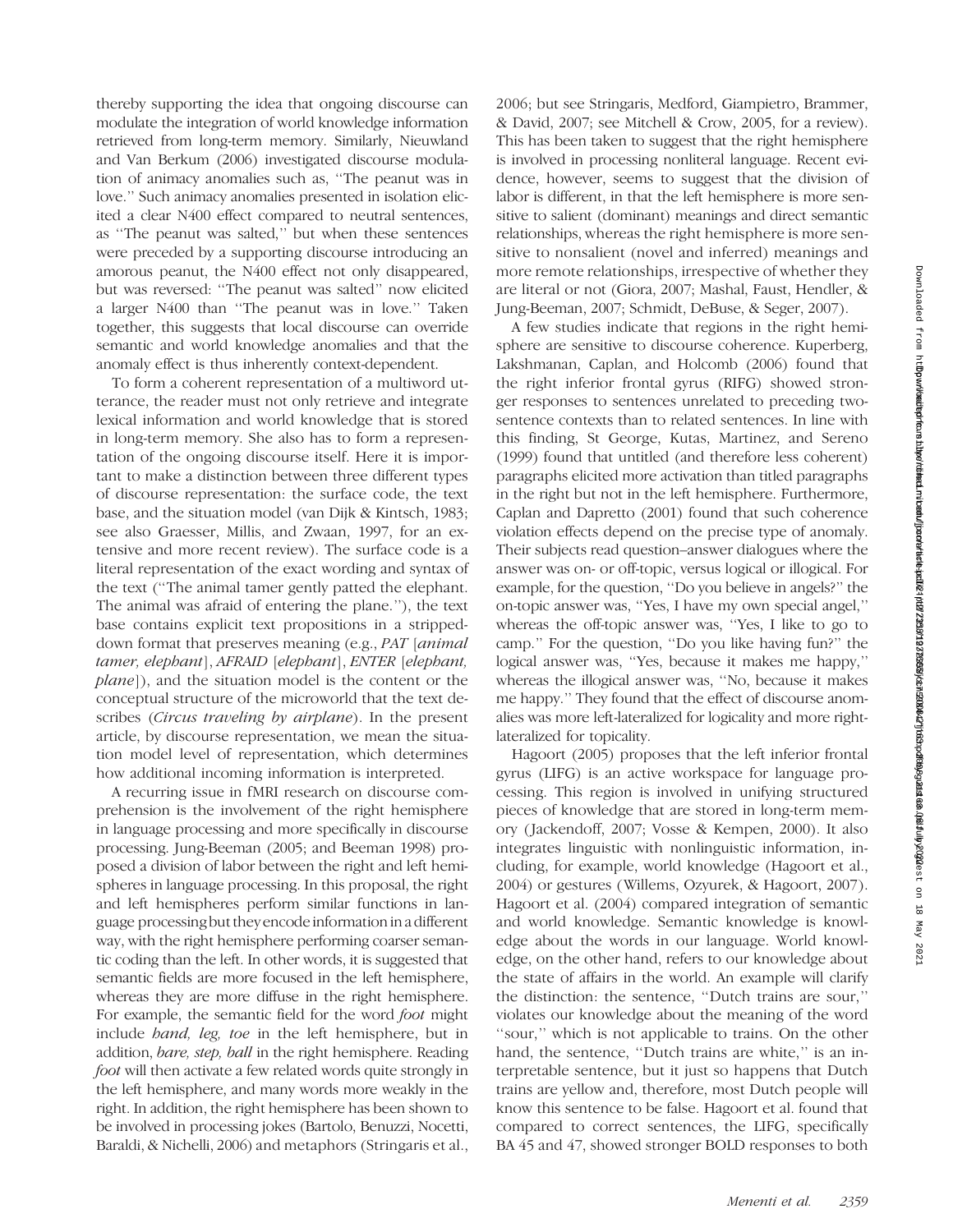semantic and world knowledge anomalies. They concluded that this result provided evidence for a role of the LIFG in the integration of world knowledge as well as semantic knowledge, in line with linguistic accounts that have argued for the absence of a clear distinction between semantic and world knowledge regarding lexical items (Jackendoff, 2002).

The aim of the present fMRI study is to investigate whether the LIFG unifies information from long-term memory and discourse. We investigated whether ongoing discourse could modulate the integration of world knowledge sentences in the LIFG. If a sentence that departs from our world knowledge (''The elephant flies'') is preceded by a discourse context that supports it (Circus traveling by airplane), unification should be easier. As described above, there are a few fMRI studies that shed light on how the brain processes multisentence utterances. Several of these have found that the right hemisphere is involved in discourse processing (see Mitchell & Crow, 2005; Bookheimer, 2002 for reviews). Because we expected right hemisphere involvement to be stronger in our study with multisentence texts than it was in Hagoort et al. (2004), where single sentences were presented, we investigated modulations of world knowledge unification not only in the left hemisphere regions where they found increased responses to anomalies but also in their right hemisphere counterparts. To avoid confusion, we do not think a true dichotomy exists between ''correct'' sentences and ''anomalies.'' Rather, there is a continuum from sentences that fit very well with our world knowledge to sentences that are odd in the light of what we know. However, for ease of reading, we use the terms ''correct'' and ''anomaly'' as shorthand.

Our paradigm was similar to the one used by Hald et al. (2007), with either neutral or local contexts preceding correct world knowledge sentences or anomalies. The local contexts were designed to make the world knowledge anomalies more plausible. The predictions were as follows: First, left BA 45 and 47 were expected to show a stronger response to world knowledge anomalies than to correct sentences in the neutral context. Second, the local context should facilitate integration of the anomaly. The effect of world knowledge should therefore be reduced in the local context compared to the neutral context. Third, because the right hemisphere is known to be involved in discourse processing, we predicted that the right BA 45 and 47 would also show modulation of world knowledge processing by discourse context. Finally, we investigated the effect of both world knowledge and discourse context at the whole-brain level to see which additional regions might be involved.

## METHODS

## Subjects

Thirty-two healthy right-handed Dutch native speakers with normal or corrected-to-normal vision (13 men,

19 women; mean age =  $22 \pm 3$ ) participated in the experiment. All subjects had attended or were attending university education in the Netherlands. All subjects gave written informed consent prior to the experiment and received a fee for their participation.

### Stimuli and Design

One hundred thirty-two sets of Dutch-language stimuli were created for this experiment. Like Hald et al. (2007), we used a  $2 \times 2$  factorial design with the factors discourse context (neutral/local) and world knowledge (correct/ anomaly). The contexts were either in accordance with world knowledge (neutral context), or contained a motivation for the world knowledge anomaly in the critical sentence, making the anomaly more acceptable (local context). The critical sentences were either in accordance with world knowledge or departed from world knowledge (anomaly). There was, however, one important difference compared to the ERP study by Hald et al. In the present study, the contexts were much more tightly matched: The two versions of a particular context had an identical syntactic structure, were matched on sentence and word length and on word frequency, and differed in as few words as possible. This was necessary due to the lower temporal resolution of fMRI compared to EEG. In an fMRI study, contexts differing as widely as they did in the ERP study could lead to strong but hard-to-interpret effects on BOLD responses to the critical sentences (see Table 1 for translated examples of our stimuli).

All contexts consisted of three sentences. The first sentence was equal between the two versions of the context and introduced the subject of the text. The other two sentences were matched on syntactic structure, word frequency, and number of words, and differed on as few words as possible. The three context sentences were followed by the critical sentence. This critical sentence had two versions, which only differed in one word, the critical word. The critical word never appeared in sentence-final position, and the contexts did not contain either of the critical words.

Two hundred twenty-five sets of stimuli were pretested with 75 subjects in total. Nineteen subjects were given the single critical sentences only, with no prior context. The sentences were truncated before the critical word and subjects were asked to complete them to make a complete, grammatical sentence. The participants were instructed to fill in the first thing that came to mind, and to keep completions as short as possible. Thirty-one subjects were given a list of items consisting of half neutral and half local contexts in a random order, again followed by the truncated critical sentences. Stimuli were selected for the experiment if none of the subjects completed the critical sentence with the world knowledge anomaly in the single sentence condition. After the neutral context, not more than two subjects should fill in the critical word constituting the anomaly,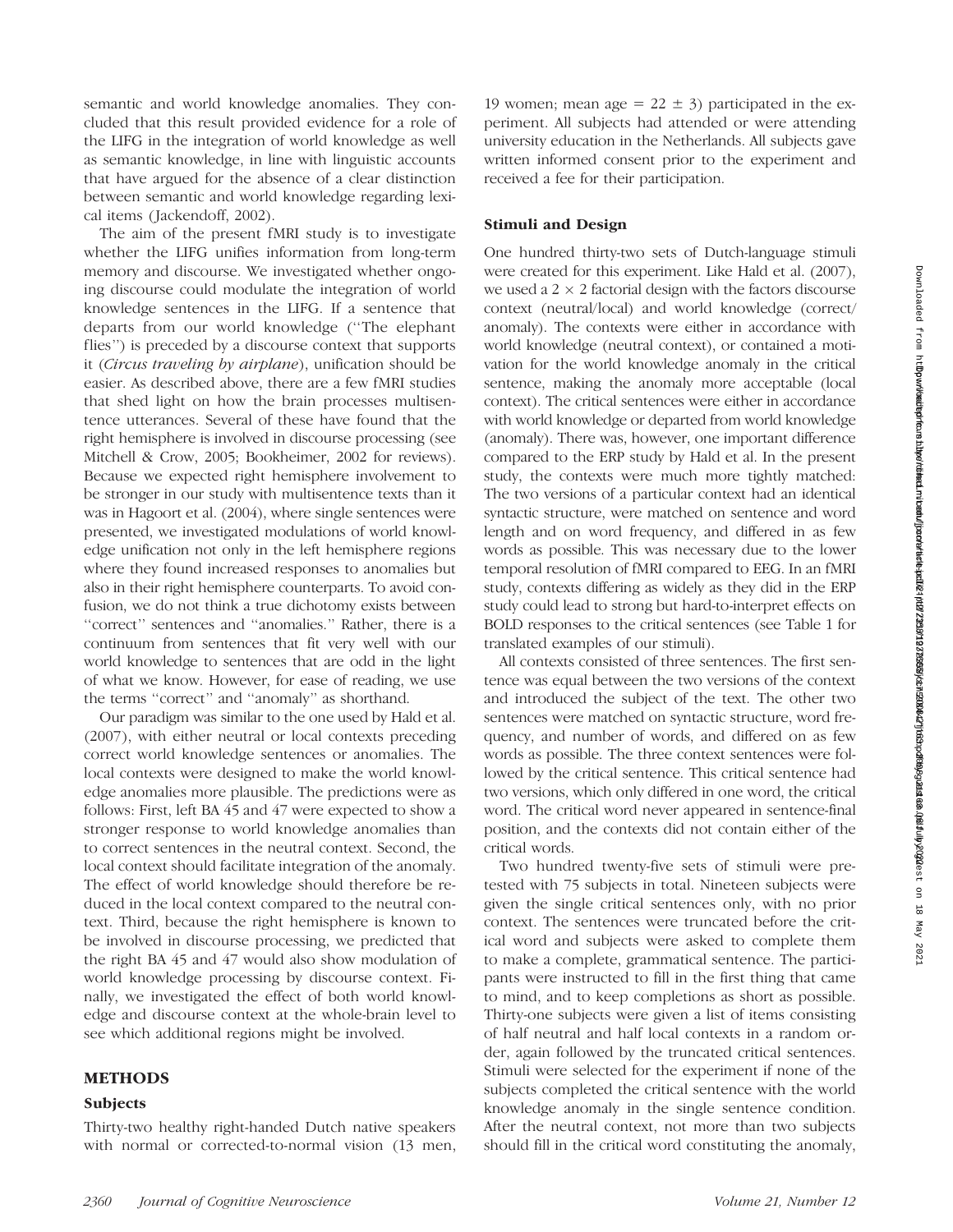|                    | Examples                                                                                                                                                                                                                 |
|--------------------|--------------------------------------------------------------------------------------------------------------------------------------------------------------------------------------------------------------------------|
| Neutral contexts   | Carl Barks wrote many Donald Duck stories and invented Duckburg. In his early sketches we see<br>(1)<br>Huey, Dewey and Louie as young well-behaved boys with hats and scarves. They often go out to<br>help old ladies. |
|                    | More and more lamp posts are placed in the Netherlands. This way it is easier to see the road.<br>(2)<br>This is nice for drivers.                                                                                       |
|                    | There now is a vaccination against measles. The disease is more frequent the lower the age of<br>(3)<br>patients is. They are more vulnerable to contagion.                                                              |
| Local contexts     | Carl Barks wrote many Donald Duck stories and invented Duckburg. In his early sketches we see<br>(1)<br>Huey, Dewey and Louie as young bad boys with striped sweaters and masks. They often go out to<br>rob old ladies. |
|                    | (2) More and more lamp posts are placed in the Netherlands. This way it is harder to see the night sky.<br>This is sad for astronomers.                                                                                  |
|                    | There now is a vaccination against measles. The disease is more dangerous the higher the age of<br>(3)<br>patients is. They are more vulnerable to complications.                                                        |
| Critical sentences | Donald Duck's nephews are boy scouts/thieves and very smart.<br>(1)                                                                                                                                                      |
|                    | With the lights on you can see more/less at night.<br>(2)                                                                                                                                                                |
|                    | (3) Measles is a disease that especially affects children/elderly.                                                                                                                                                       |

Neutral or local contexts were followed by one out of two critical sentences, which only differed on one word (underlined).

whereas after the local context, at least three subjects should respond with the anomaly. The difference between the cloze probabilities of the critical word constituting the world knowledge anomaly after the local and neutral contexts was required to be at least 20%. Pairedsample  $t$  tests showed that the two contexts differed significantly in terms of cloze probability of the correct critical word  $[t(133) = 18.3, p < .001]$  and of the anomalies  $[t(133) = -27.2, p < .001]$ . The characteristics of the selected items are reported in Table 2. The cloze probability of the correct critical word is higher after the neutral context than in the single sentence, and lower after the local context. The cloze probability of the anomaly is higher after the local context than after the neutral context, or in the single sentence. Local contexts do not succeed in completely overriding world knowledge, shown by the residual cloze probability of the

Table 2. Results of the Pretest for the Selected Items

|                 |         | Cloze Probability |
|-----------------|---------|-------------------|
| Condition       | Correct | Anomaly           |
| Neutral context | 77%     | 1%                |
| Local context   | 34%     | 43%               |
| Single sentence | 59%     | 0%                |

Reported are the cloze probabilities of correct completions and anomalies after the truncated critical sentence (Measles is a disease that especially affects  $\qquad$ ). The truncated critical sentence was presented after the neutral context, the local context, or in isolation.

correct word in the local context condition (34%). In the experiment, four different lists each contained one version of every item. The items were presented in four different pseudorandom orders. No more than three items of the same condition were presented in a row.

## Procedure

Each participant saw 132 trials (33/condition). The experimental session was split in four subsequent runs of  $\sim$ 15 min. To ensure that the subjects remained attentive, they were given a content question about the preceding text on 10% of the trials (e.g., ''Who wrote the Donald Duck stories?''), and two possible answers from which to choose with a button press (''Carl Barks/Walt Disney''). After two runs participants underwent the anatomical scan.

A trial consisted of the following elements: The discourse contexts were presented sentence-by-sentence. Each sentence was presented for a total duration of 900 msec + (250 msec times the number of words). The interstimulus interval (ISI) between sentences was 750 msec and, after the context had been presented, an ISI between 2500 and 3500 msec occurred in which a blank screen was presented. Subsequently, the critical sentence was presented word-by-word, with 500 msec per word and a 100-msec ISI between words. The intertrial interval (ITI) between the critical sentence and the next discourse context was jittered between 4000 and 6000 msec. When there was a question, it was presented 2000 msec after the last word of the critical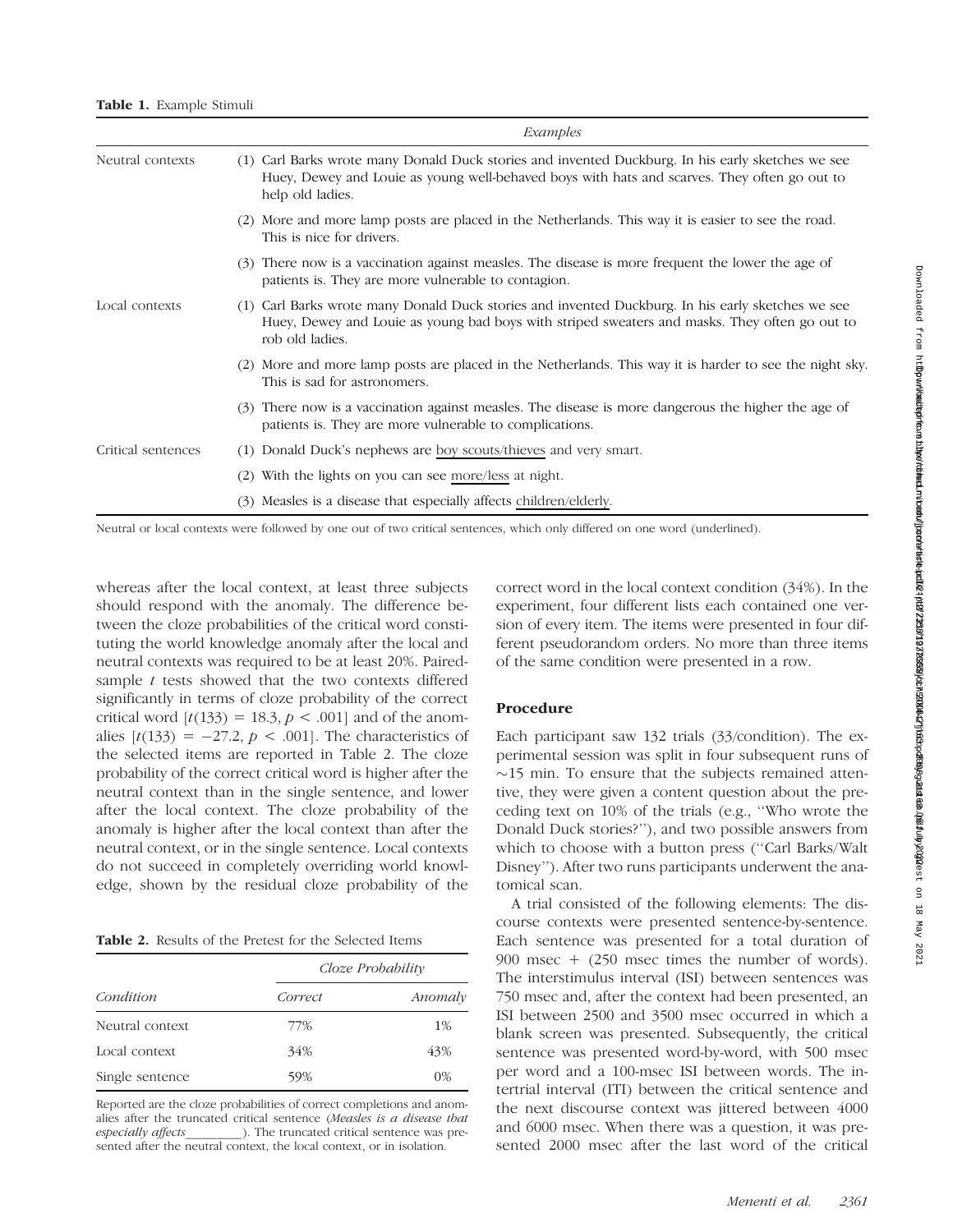sentence. The two possible answers were presented below the sentence 500 msec after its onset and stayed on screen for 3500 msec. At the end of this question– answer period, there was a normal ITI of 4000–6000 msec before the next context was presented.

### Scanning Parameters

Subjects were scanned with a Siemens 3-T Tim-Trio MRI scanner, using a 12-channel surface coil. The TR was 1.86 sec, each volume contained 28 slices of 3 mm thickness with a slice gap of 10%. The voxel size was  $3 \times$  $3 \times 3$  mm<sup>3</sup>, the field of view was 224 mm. We kept the TR shorter than usual to allow for subsequent dynamic causal modeling analyses, which require a shorter TR. The number of slices, therefore, did not allow acquisition of a full brain volume in most subjects. The experimenter always made sure that the entire temporal and frontal lobes were scanned, where the activations of interest were expected. However, this implied that in many subjects data from a part of the parietal lobe were not acquired. A whole-brain, high-resolution, structural T1 weighted MP-RAGE sequence was also performed to characterize the subjects' anatomy (TR =  $2.30$  sec, 192 slices with voxel size of 1 mm<sup>3</sup>,  $FOV = 256$  mm).

## Data Analysis

The data were preprocessed using SPM5 (Friston et al., 1995). Images were realigned to correct for movement artifacts, were slice-timing corrected, and the mean functional image for each subject was coregistered to the EPI template provided by SPM5 and to the subjects' anatomical image. Finally, images were anatomically normalized to the MNI space and spatially filtered with an isotropic 3-D Gaussian kernel (FWHM = 10 mm). Data were analyzed using the general linear model and statistical parametric mapping (Friston et al., 1995). In a  $2 \times 2$  design, with the factors context (neutral/local) and world knowledge (correct/anomaly), all four regressors were modeled from the onset of the critical word to the end of the sentence and were subsequently convolved with the canonical hemodynamic response function provided by SPM5. Additional regressors were included for the discourse context, the first part of the critical sentence, the intertrial and interstimulus intervals, and finally, six movement parameters. At the single-subject level, the four conditions of interest were contrasted separately against the first part of the critical sentences of all conditions, which formed a high-level baseline. The four resulting contrast images were included in a second-level random effects analysis as well as the factor subject to account for between-subject variability. For the ROI analysis small-volume correction was used for two 10-mm spheres centered around the local maxima for the world knowledge effect reported by Hagoort et al.  $(2004)$  (MNI coordinates: left BA 47  $[-4830 -13]$ 

and left BA 45 [-44 30 10]) and their right homotopic regions (see Figure 1 for the location of the ROIs). For both the ROI and the whole-brain analysis, images were thresholded at  $t = 3.16$  ( $p < .001$ , uncorrected). The cluster size was used as the test statistic and only clusters significant at  $p < 0.05$ , corrected for multiple nonindependent comparisons, are reported. Local maxima are also reported for all clusters with their respective family-wise error (FWE) corrected  $p$  values.

## RESULTS

## ROI Analysis

In a small-volume corrected analysis for both ROIs in the LIFG, clusters were found that showed a significant effect of world knowledge in the neutral context. Significant clusters were also present in both RIFG ROIs. For the local context, no clusters were found that showed a significant world knowledge effect in three of the four regions (left BA 45, right BA 45, and right BA 47). In the left BA 47, a cluster was present showing a residual effect of world knowledge in the local context, although it was smaller than in the neutral context. We predicted that the effect of world knowledge would be weakened by the local context because the world knowledge anomaly would be easier to integrate after such a context. Clusters showing the predicted interaction between world knowledge and context were found in right BA 47 and BA 45, but in neither of the left ROIs (see Table 3 for all cluster coordinates and  $p$  values).

For the average beta values in each ROI, the interaction between context and world knowledge was significant in both right-hemisphere ROIs, but in neither of the left-hemisphere ROIs, although it showed a trend



Figure 1. ROIs in the current study. Two 10-mm spheres centered at MNI coordinates  $[-44, 30, 10]$  (BA  $45$ , top) and  $[-48, 30, -13]$ (BA 47, bottom), and their right hemisphere equivalents.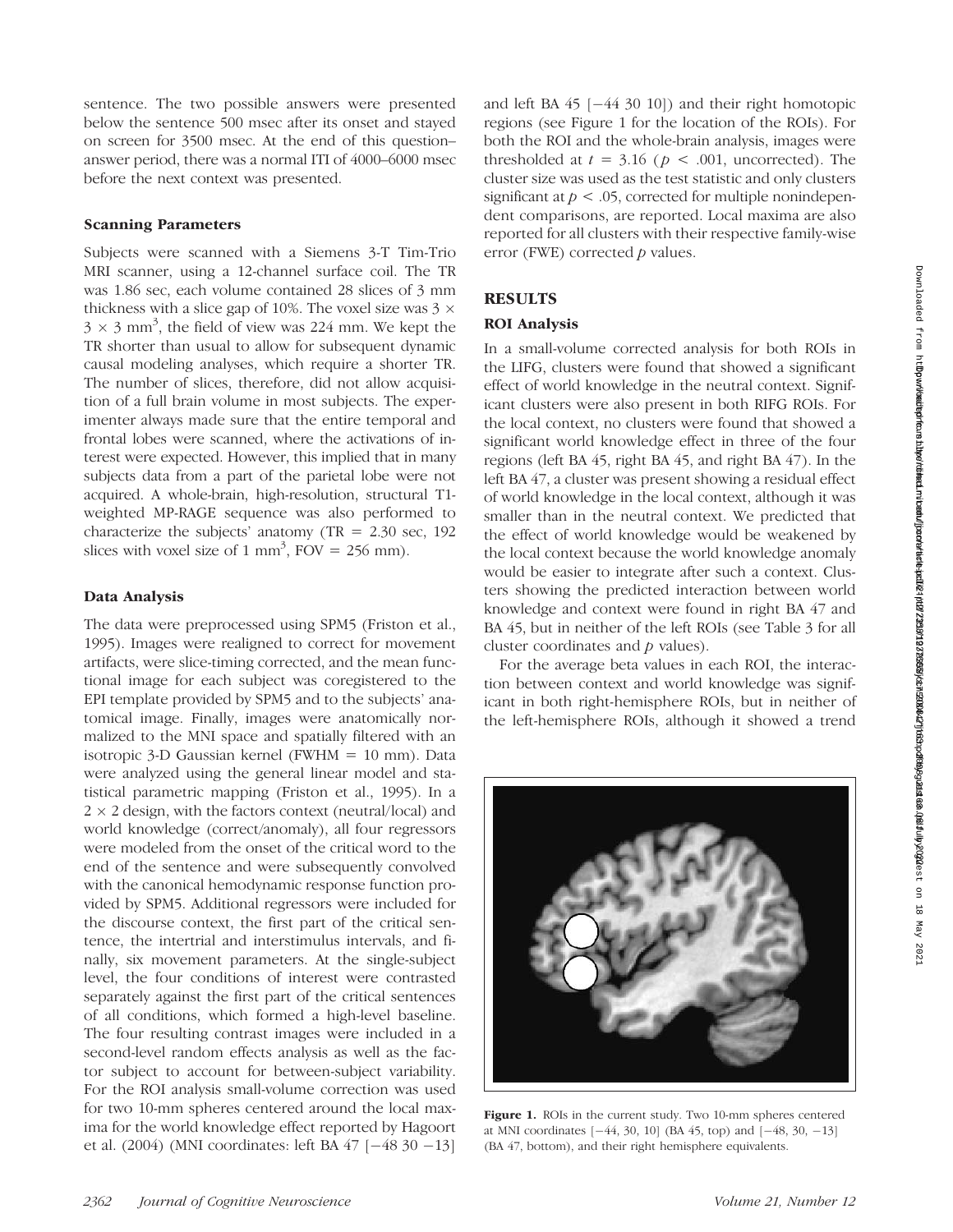| <b>Table 3.</b> Results for the ROI Analyses |  |  |  |  |  |  |
|----------------------------------------------|--|--|--|--|--|--|
|----------------------------------------------|--|--|--|--|--|--|

| <i>ROI</i> | Cluster Size $(kE)$                          | $p$ (Cluster) | $t$ (Voxel) | $p_{FWE}$ (Voxel) | $\mathcal{X}$ | $\mathcal{Y}$ | $\boldsymbol{z}$ |
|------------|----------------------------------------------|---------------|-------------|-------------------|---------------|---------------|------------------|
|            | World Knowledge Effect in Neutral Context    |               |             |                   |               |               |                  |
| L BA 45    | 103                                          | .003          | 4.300       | .001              | $-48$         | 24            | 16               |
| L BA 47    | 300                                          | .000          | 5.330       | .000              | $-46$         | 34            | $-16$            |
| R BA 45    | 271                                          | .000          | 5.630       | .000              | 50            | 28            | 16               |
| R BA 47    | 307                                          | .000          | 5.800       | .000              | 44            | 38            | $-12$            |
|            | World Knowledge Effect in Local Context      |               |             |                   |               |               |                  |
| L BA 47    | 25                                           | .015          | 4.270       | .000              | $-48$         | 38            | $-16$            |
|            | Interaction World Knowledge $\times$ Context |               |             |                   |               |               |                  |
| R BA 47    | 1                                            | .032          | 3.360       | .022              | 48            | 36            | $-4$             |
| R BA 45    | 5                                            | .026          | 3.410       | .019              | 50            | 32            | $\overline{4}$   |
|            | 8                                            | .024          | 3.300       | .025              | 50            | 30            | 12               |
|            | $\mathbf{1}$                                 | .032          | 3.260       | .028              | 40            | 34            | 2                |

Small-volume correction was performed for the four ROIs located in bilateral BA 45 and 47. Reported are all clusters significant at cluster level with  $p < .05$ , corrected for multiple comparisons. The MNI coordinates of the maxima of all clusters and their respective voxelwise t and p values (FWE corrected for multiple nonindependent comparisons) are also reported.

toward an interaction in left BA  $47$  [left BA  $45: F(1, 1)$ ] 31) < 1; left BA  $47: F(1, 31) = 3.4, p < .074$ ; right BA  $45:$  $F(1, 31) = 6.3, p < .017$ ; right BA 47:  $F(1, 31) = 9.5, p <$ .008]. Figure 2 shows the difference between correct sentences and anomalies in all ROIs, clearly showing that the world knowledge effect is more reduced in the RIFG than in the LIFG.

To further specify the interaction between context and world knowledge in the RIFG, we extracted the average beta values for the clusters showing a significant interaction in the small-volume corrected analysis in the two right-hemisphere ROIs. We inserted these in a  $2 \times 2 \times 2$ (Brain region  $\times$  Context  $\times$  World knowledge) repeated measures general linear model. A significant main effect

Figure 2. Difference bar graphs between correct and anomalous sentences in neutral and local contexts, in four ROIs (right/left BA 45 and 47). Displayed are the differences in average beta values between correct sentences and anomalies for both types of contexts for the entire ROIs.

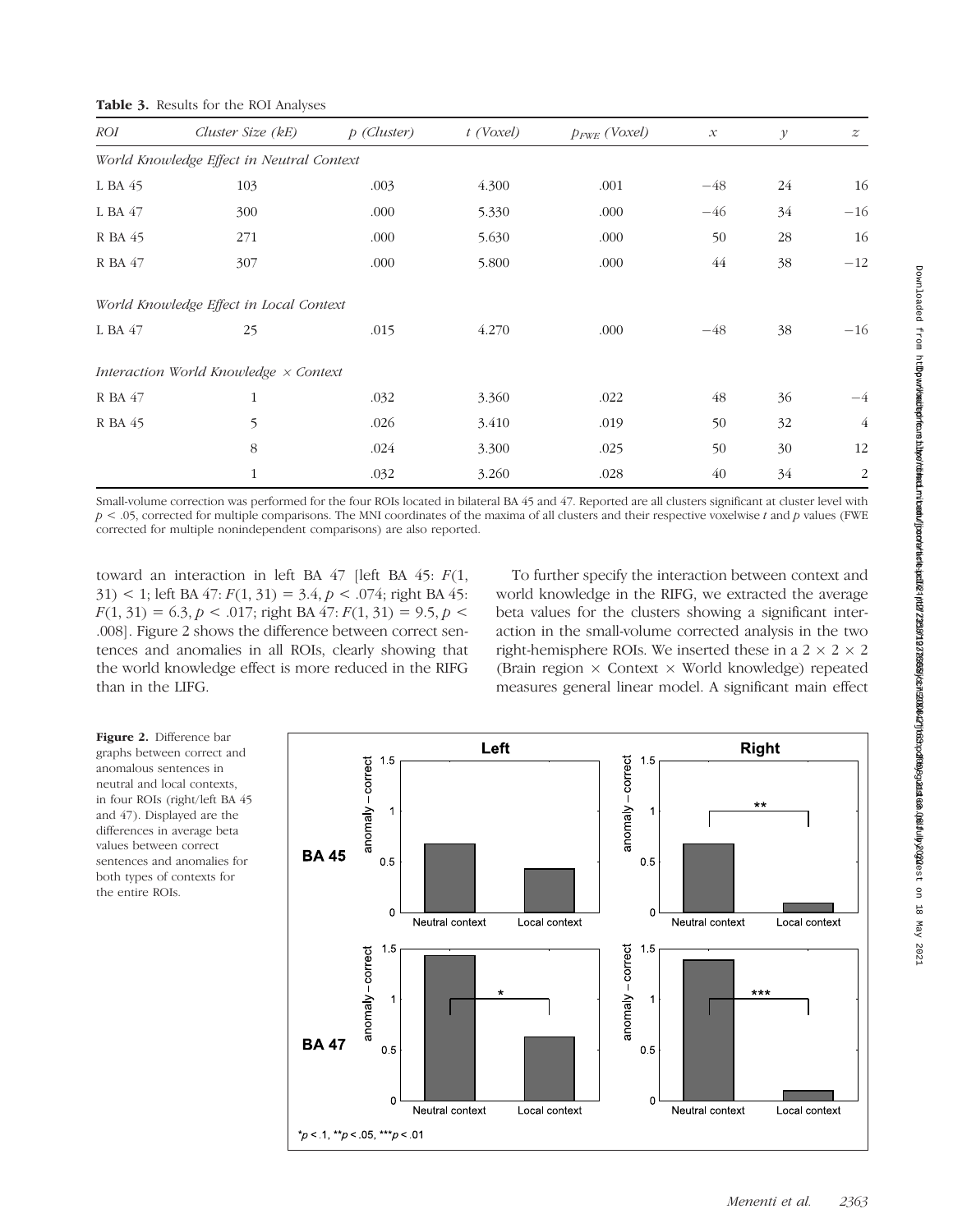was found for world knowledge  $[F(1, 31) = 17.86, p <$ .0001], which as expected was qualified by a Context  $\times$ World knowledge interaction  $[F(1, 31) = 14.92, p < .001]$ , but also by an Area  $\times$  World knowledge interaction [ $F(1,$  $31$ ) = 6.27,  $p < .018$ , with a stronger effect of world knowledge in BA 45 than in BA 47. For the Context  $\times$ World knowledge interaction, in which we were mainly interested, we tested for the simple effects of both world knowledge and context. The effect of world knowledge was significant within the neutral  $(F = 31.9, p < .0001)$ but not the local context  $(F < 1)$ . The effect of context was significant for both correct sentences  $(F = 11.9,$  $p < .002$ ) and world knowledge anomalies ( $F = 4.3$ ,  $p <$ .047). The effect was reversed in the latter condition: The beta values were higher for world knowledge anomalies in the neutral than in the local context. This suggests that the local context facilitated integration of the world knowledge anomalies.

We did not find the interaction between context and world knowledge in the small-volume corrected data in LIFG. Because, however, we found a trend toward an interaction in the mean beta values for left BA 47, we performed the same simple effects tests outlined above for the average beta values of this ROI. The effect of world knowledge was significant for the neutral context ( $F = 20.770$ ,  $p < .0001$ ) and showed a trend toward significance in the local context ( $F = 3.572$ ,  $p < .068$ ). The effect of context was only significant for the correct sentences ( $F = 7.925$ ,  $p < .008$ ; anomalies:  $F < 1$ ). The trend toward an interaction effect in left BA 47 is therefore characterized by a reduced effect of world knowledge in the local context. Figure 3 shows the differences between local and neutral contexts for the two world knowledge conditions in all ROIs, clearly showing that the context effect is reversed in the right- but not in the left-hemisphere ROIs.

## Whole-brain Analysis

To further investigate the modulation of world knowledge effects by preceding discourse, we also performed a whole-brain analysis. Results for all following comparisons are reported in Table 4. Clusters are reported if significant at  $p < .05$  at cluster-level, corrected for multiple nonindependent comparisons.

#### World Knowledge Effect in the Neutral Context

Seven clusters showed a stronger response to world knowledge anomalies than to correct sentences. These were bilateral inferior frontal (BA 45 and 47), right middle temporal (BA 21), the bilateral angular gyri (BA 39/ 40), the right caudate nucleus, and a cluster spreading across the bilateral superior frontal gyri (BA 9). All clusters are shown in Figure 4. In the whole-brain analysis, there was no significant effect of world knowledge in the local context.

## Main Effect of Context

One cluster showed a marginally significant effect at the cluster level (but highly significant at the voxel level). This cluster was located in the left middle temporal gyrus and showed a stronger response to local than to

Figure 3. Difference bar graphs between neutral and local contexts for correct and anomalous sentences, in four ROIs (right/left BA 45 and 47). Displayed are the differences in average beta values between neutral and local context contexts for each type of sentence.

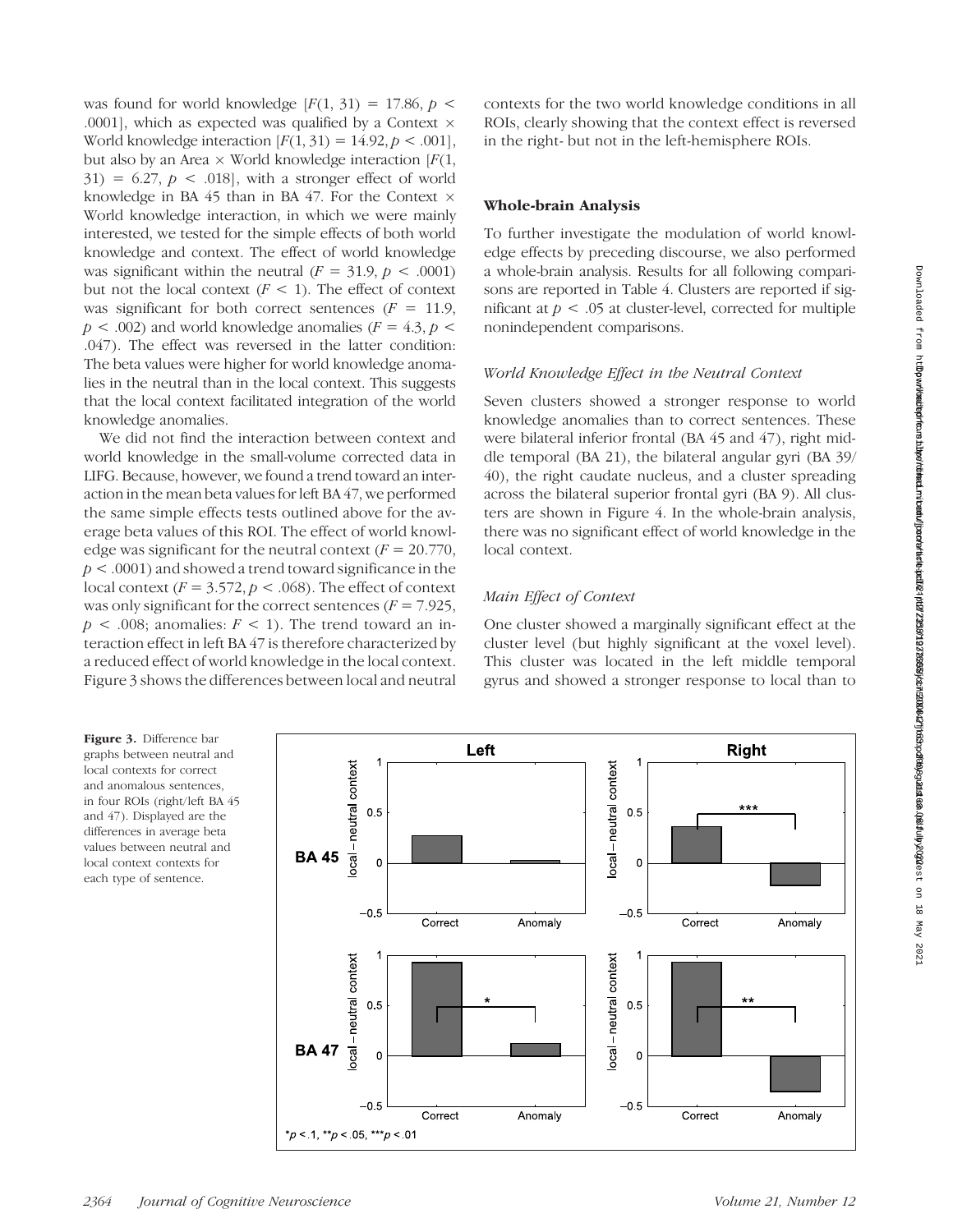Table 4. Results for All Tested Contrasts in Whole-brain Analysis

| Effect                                       | $\mathcal{X}$ | $\mathcal V$ | $\boldsymbol{z}$        | Label            | Cluster Size $(kE)$ p (Clusters) |      | t    | $p_{FWE}$ (Voxel) |
|----------------------------------------------|---------------|--------------|-------------------------|------------------|----------------------------------|------|------|-------------------|
| World knowledge effect in neutral context    | 46            |              |                         | $42 -14$ R BA 47 | 2412                             | .000 | 6.52 | .000              |
|                                              | $-46$         |              |                         | $34 - 16$ LBA 47 | 1502                             | .000 | 5.33 | .004              |
|                                              | 14            | 54           |                         | 24 R BA 9        | 1612                             | .000 | 4.94 | .020              |
|                                              | 64            | $-42$        |                         | $-8$ R BA 21     | 944                              | .000 | 4.87 | .034              |
|                                              |               | $56 - 56$    |                         | 26 R BA 39/40    | 347                              | .023 | 4.87 | .026              |
|                                              | $-58$         | $-64$        |                         | 24 L BA 39/40    | 815                              | .000 | 5.74 | .001              |
|                                              | 12            | 4            |                         | 10 R caudate     | 394                              | .015 | 4.19 | .237              |
| World knowledge effect in local context      |               |              | No significant clusters |                  |                                  |      |      |                   |
| Main effect context ( $local$ > neutral)     | $-60$         | $-22$        |                         | 20 L BA 21       | 266                              | .054 | 5.46 | .003              |
| Interaction World knowledge $\times$ Context | $-64$         | $-48$        | 28                      | BA 39/40         | 375                              | .018 | 4.83 | .030              |

Listed are clusters with a cluster size (kE) significant at  $p < .05$ , corrected for multiple comparisons. The local maxima of all clusters and their respective voxelwise t and p values (FWE corrected for multiple nonindependent comparisons) are also reported.

neutral contexts. Simple main effects analyses revealed that for this cluster the effect was independent of whether the final sentence was correct or constituted a world knowledge anomaly (correct:  $F = 19.26$ ,  $p < .001$ , anomaly:  $F = 11.69$ ,  $p < .002$ ).

## Interaction World Knowledge and Context

This comparison resulted in one significant cluster located in the left angular gyrus (see Figure 5A). Two clusters showed a marginally significant response. These were the right hemisphere equivalent of the cluster in the left angular gyrus as well as a cluster in the RIFG. This last result is similar to the effect observed in the ROI analysis. Comparison of the beta values in the left angular gyrus revealed a crossover interaction between context and world knowledge, suggesting that this region is predominantly sensitive to the coherence between critical sentence and context (see Figure 5B).

# DISCUSSION

The first main result of this study was to replicate the world knowledge effect of Hagoort et al. (2004): Sentences with world knowledge anomalies triggered significantly greater activation of the left inferior frontal gyrus (LIFG; BA 45 and 47) compared to correct sentences, particularly for the neutral context. A similar effect was observed in the RIFG (BA 45 and 47; cf. Figure 2).

The second main finding of this study relates to the modulation of the world knowledge effect by context. More specifically, we predicted that the effect of world knowledge would be reduced in the local context compared to the neutral context. Consistent with this, there was a trend toward an interaction between context and world knowledge in the LIFG (in BA 47, but not in BA 45), suggesting that this region supports on-line unification of linguistic and extralinguistic information (cf. Figure 2). The residual effect of world knowledge in the local context observed in the LIFG suggests that the ongoing



**Figure 4.** Effect of world knowledge in the neutral context. The map is thresholded at  $p < .001$ , uncorrected; only clusters with  $p < .05$ , corrected at cluster level, are shown. (A) Significant clusters rendered onto the cortical surface. (B) Transversal slice at  $z = 10$  showing the significant cluster in the caudate nucleus.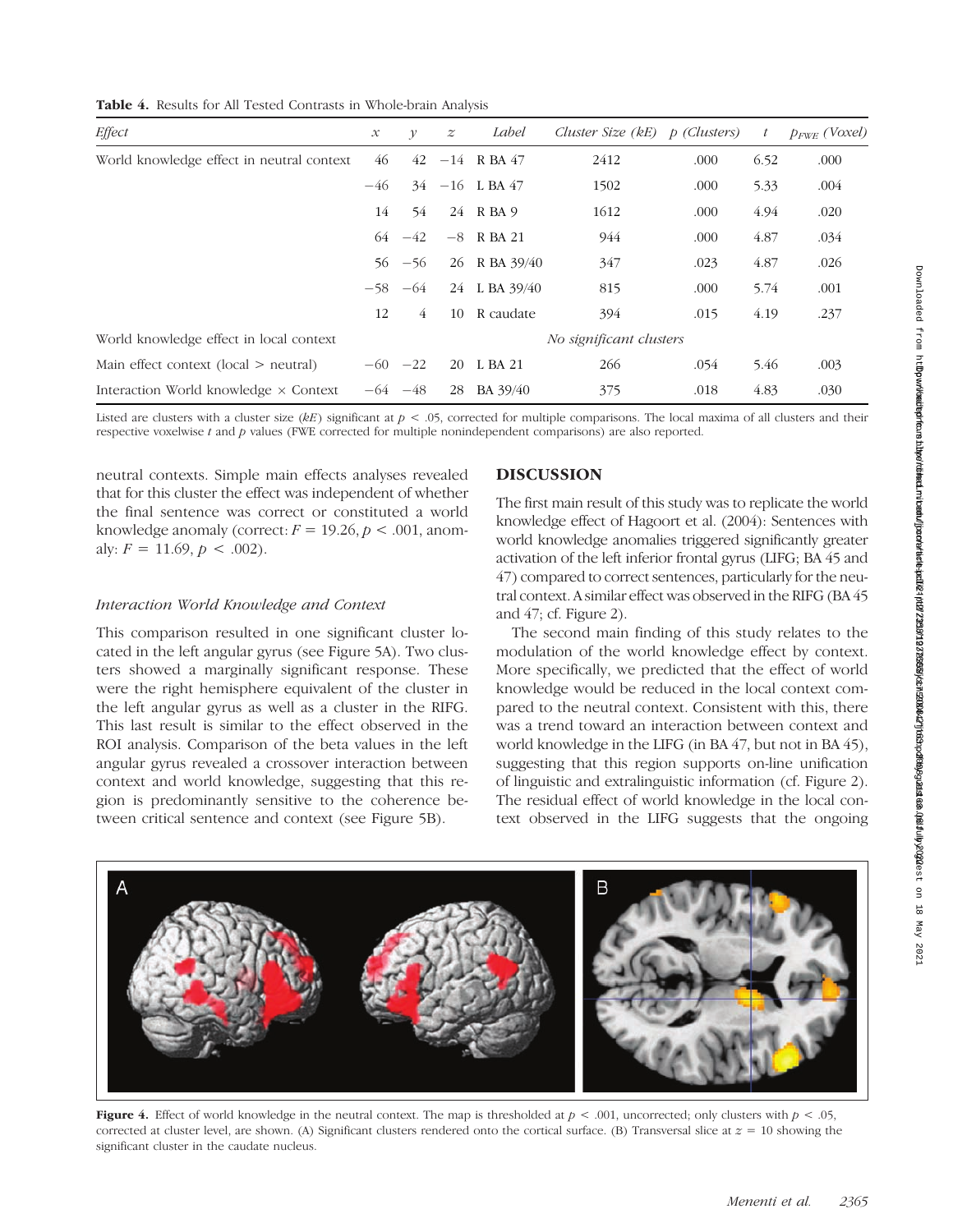Figure 5. Interaction of world knowledge and context in the angular gyrus. (A) Location of the cluster showing a significant interaction. (B) Difference bar graph for the beta values in this cluster.



discourse (i.e., the local context) does not fully neutralize the world knowledge effect during comprehension of the critical sentence but the trend toward an interaction between context and world knowledge in the left BA 47 indicates that the context does affect processing of the world knowledge sentences in this area at least to some extent.

In contrast to the LIFG, in the RIFG, the interaction between world knowledge and context was significant, consistent with our third prediction that the right hemisphere is involved in discourse processing. Indeed, specification of the interaction in the RIFG revealed that after the local context, the BOLD response to anomalies was weaker in the local than in the neutral context. This suggests that the RIFG is more sensitive to the discourse modulation than the LIFG.

These results are in line with several studies showing a strong involvement of the right hemisphere in discourse processing (for a review, see Bookheimer, 2002). The RIFG, therefore, also seems to play an important role in semantic unification, in addition to the LIFG (an effect already noticed in the data of Hagoort et al., 2004, albeit nonsignificant). Moreover, the RIFG might be relatively more involved than the LIFG in forming an integrated representation of ongoing discourse. Our results are also in line with the idea that the left hemisphere is more sensitive to dominant semantic relationships, whereas the right hemisphere is more sensitive to novel, inferred semantic relationships (Giora, 2007; see Introduction). The LIFG continues to detect the discrepancy in the sentence, ''Measles is a disease that especially affects elderly,'' due to the strong association between measles and *children*, whereas the RIFG has inferred the novel association between *measles* and elderly from the context (There now is a vaccination against measles. The disease is more dangerous the higher the age of patients is. They are more vulnerable to complications.)

What the precise division of labor is between the LIFG and the RIFG remains to be explored. The fact that we did not observe a significant interaction between context and world knowledge in the LIFG suggests that this

region remains sensitive to semantic unification of incoming information with prior world knowledge, even if preceding discourse context overrides this knowledge. The interpretation of the world knowledge effect in the RIFG is less straightforward: The interaction between context and world knowledge and the absence of a world knowledge effect in the local context suggest that this area is predominantly sensitive to the congruency between discourse context and target sentence. However, because the effect of world knowledge is not completely reversed in the local context, the region is also sensitive to information from long-term memory.

The main new finding in this study is that semantic unification at the level investigated here is more bilateral than was earlier observed. Clearly, the RIFG is involved in forming a representation of the ongoing discourse. This result fits with previous claims that the right hemisphere is involved in processing multisentence texts. As outlined in the Introduction, the right hemisphere is sensitive to text coherence (Kuperberg et al., 2006; Caplan & Dapretto, 2001; St George et al., 1999). Long, Baynes, and Prat (2005) used divided visual field experiments to determine what kind of discourse representation each hemisphere contributes to. They concluded that only the left hemisphere forms a propositional representation (the textbase in the description of van Dijk & Kintsch, 1983; see Introduction), evidenced by stronger priming effects for words previously presented in the same propositions than in different propositions when presented in the right visual field. The right hemisphere shows no differential priming for words in same or different propositions and, therefore, does not appear to form a propositional representation. However, because it does show stronger priming for words in same passages than in different passages, it seems to form a more general discourse representation. We suggest that this general discourse representation is a situation model. Because the target sentences in our paradigm contain distinct propositions from the preceding passages, they cause no local anomalies in the propositional structure. However, at a more global level, they violate the content of the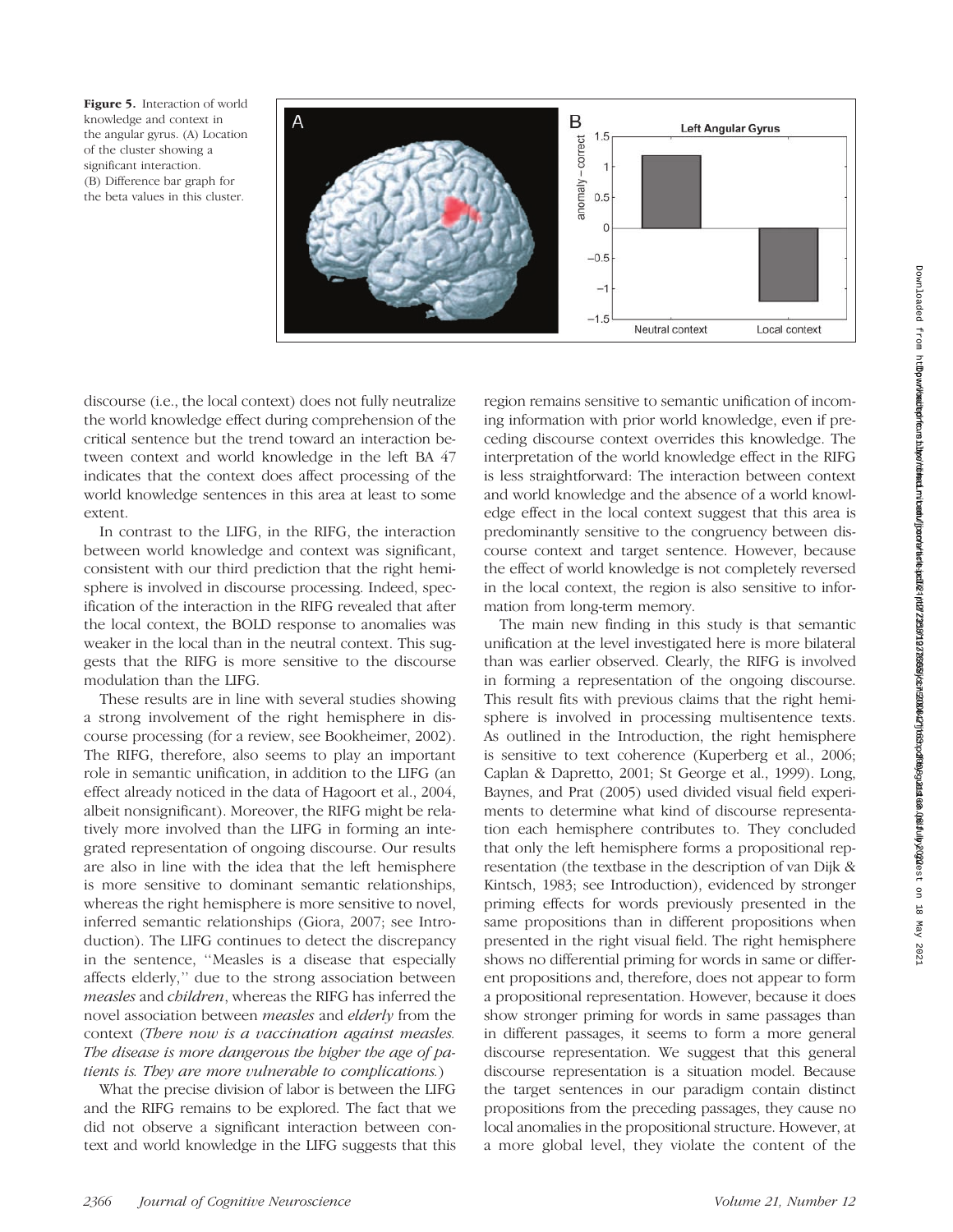preceding discourse. Our results therefore suggest that the RIFG is more sensitive to discourse anomalies than the LIFG.

In addition to the ROI analysis, we also performed a whole-brain analysis to further investigate effects of world knowledge and the modulations of these effects by context. We observed a main effect of context in the left middle temporal gyrus. Note, however, that this effect occurs at the critical part of the final sentence and is independent of the final sentence type which the subjects read. The contexts were tightly matched on word frequency, number of words, and syntactic structure, although the local contexts were, by definition, more novel than the neutral ones, which may have increased the overall integration load, irrespective of the type of sentence that had to be integrated. For the effect of world knowledge in the neutral context, we observed several significant clusters, located in the IFG bilaterally, the bilateral medial superior frontal gyri, the angular gyrus bilaterally, the middle temporal gyrus, and the right caudate nucleus. Compared to Hagoort et al. (2004), there were three modifications in the current study. First, we scanned 32 subjects instead of 14, leading to greater statistical power in our analyses. Second, we used a more high-level baseline, which may have reduced the noise in the data, thereby increasing sensitivity. Finally and crucially, our world knowledge sentences were preceded by contexts. This meant that a stronger response to world knowledge anomalies than to correct sentences is very likely induced by a mismatch between the critical sentence and the preceding context. The world knowledge anomalies in this condition do not only violate world knowledge, but also the content of the neutral discourse context. In the local context, it is the correct sentence that violates the previous discourse. In regions where congruency between the previous context and the critical sentence is what matters, an interaction between world knowledge and context would be expected. This interaction was present in the left angular gyrus (and was present just below threshold in the right angular gyrus). These regions therefore appear to be more sensitive to the coherence between the discourse context and the critical sentence than to world knowledge per se.

Different functions have been hypothesized for the angular gyrus. For example, it has been implicated in visual word form recognition (Deleon et al., 2007). Our critical words were designed to have a higher cloze probability in precisely the two conditions that show the lowest activation in the left angular gyrus. These highly constraining contexts may have led to top–down influences on word form retrieval, which would explain the interaction effect.

Price (2000) argues that the angular gyrus is not specific to visual word forms but rather is engaged when semantic associations are made. Mechelli, Josephs, Lambon Ralph, McClelland, and Price (2007) lend empirical support to the suggestion that the left angular gyrus is sensitive to semantic associations between words by showing that the left angular gyrus shows a stronger BOLD response to semantically related word pairs than to unrelated and phonologically related word pairs. Humphries, Binder, Medler, and Liebenthal (2007) propose a similar but slightly more complex role of the left angular gyrus in semantic integration. In a study which compared congruent sentences, sentences with unrelated words and pseudoword sentences, and reshuffled word list versions of all these, they found stronger activation in the left angular gyrus for congruent sentences than for all other conditions. They therefore suggested that this area is involved in integrating incoming semantic information with an ongoing context. At first sight, our results do not match those of Humphries et al. (2007), as they find weaker activations in the random sentences (which would seem the hardest to integrate) than in the congruent sentence. Like us, Ni et al. (2000) also found stronger activations in the angular gyrus in sentences containing semantic anomalies than congruent sentences. One possibility is that the random sentences in the Humphries et al. study fail to generate semantic integration in the first place, whereas sentences with an anomaly (present study, Ni et al., 2000) do generate a context in which the word meaning embodying the anomaly is then harder to integrate.

The inferior parietal region has also been implicated in the phonological loop component of working memory (Baddeley, 2003). The phonological loop is a component of working memory that temporarily stores sound and language. It consists of two components, a phonological store and an articulatory rehearsal process. Baddeley (2003) and others have suggested that the inferior parietal region is involved in the storage component. This might explain the interaction between context and world knowledge that we observed for this region. It is possible that when subjects encounter a sentence that does not easily combine with the information that they just read, they retrieve the surface form and check whether their interpretation was correct. However, because our experiment was not designed to distinguish between the different possibilities outlined above, we will not draw strong conclusions about the role of the left angular gyrus at this point.

In conclusion, we suggest that the RIFG is specifically involved in forming a general representation (a situation model) of ongoing discourse and in unifying discourse information with previously stored knowledge in longterm memory. Based on our findings, we suggest that both the LIFG and the RIFG are recruited in unification, but with a division of labor when it comes to discourse comprehension. What precisely distinguishes the different types of context that recruit the LIFG and the RIFG, respectively, for unification is a question for further research.

Reprint requests should be sent to Laura Menenti, Donders Centre for Cognitive Neuroimaging, P.O. Box 9101, 6500 HB Nijmegen, the Netherlands, or via e-mail: Laura.Menenti@fcdonders.ru.nl.